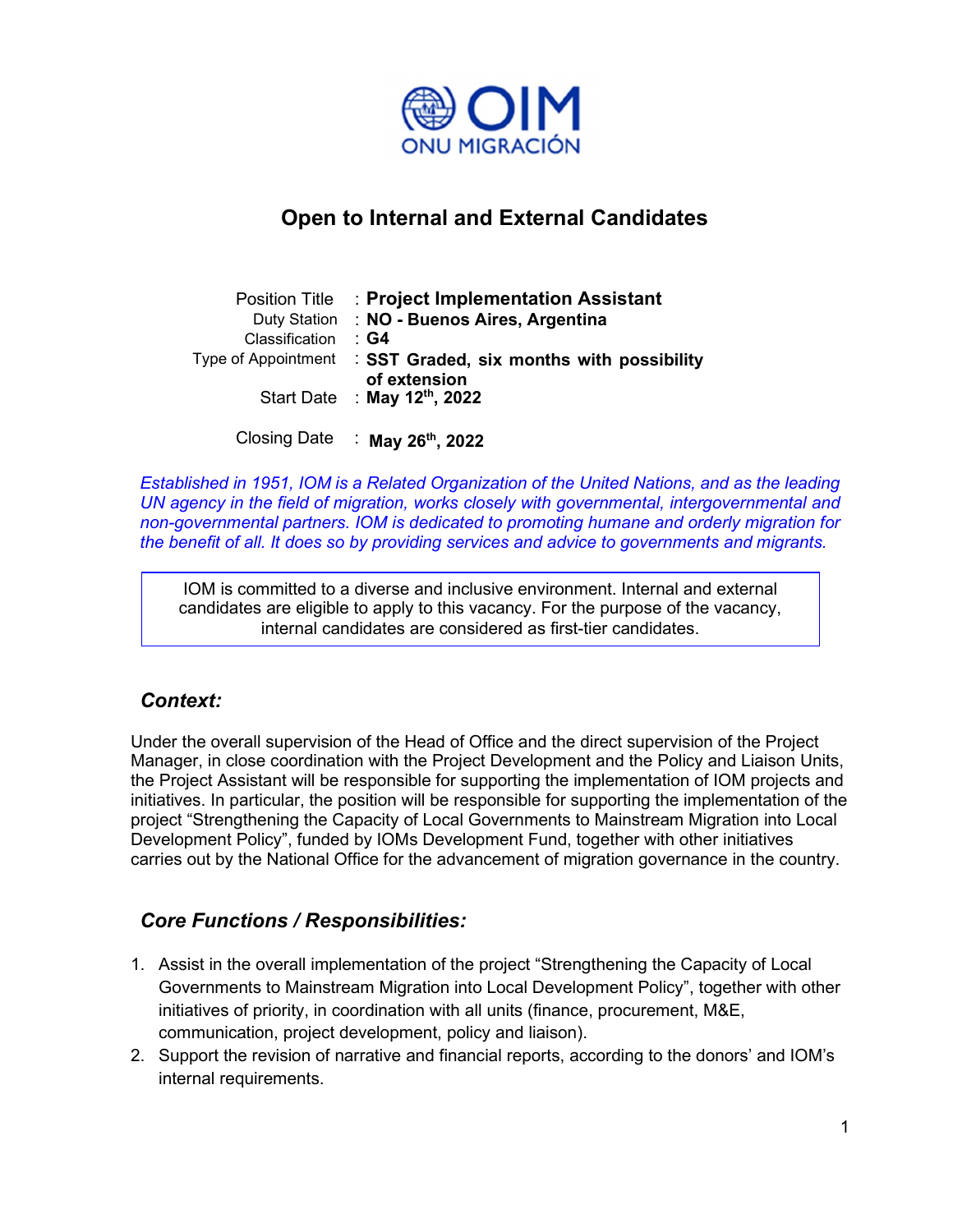- 3. Assist the Project Manager in the follow-up of work plans and all the aspects of the execution of the project activities to comply with the optimal allocation and management of resources, in accordance with the internal procedures of IOM, its norms and policies.
- 4. Contribute to the preparation of documents, collection of information and provide support, whenever necessary, on programmatic issues.
- 5. Participate in seminars, workshops, meetings and other events scheduled by the IOM Programs and Projects Unit.
- 6. Support the Project Manager in the inclusion of cross cutting themes (gender perspective, human rights-based approach, accountability to affected populations, humanitariandevelopment nexus, etc.) across the project operational plan.
- 7. Provide general support in the development of projects and other activities related to the Project Development Unit.
- 8. Perform any other duties as may be assigned by the Project Manager.

# Required Qualifications and Experience

#### **Education**

- High school diploma with four years of experience. Or;
- University degree in Sociology, Political Science, International Relations or similar from a recognized academic institution with two years of experience.

### **Experience**

- Professional experience: at least two years in activities related to the implementation of social programs and/or projects, international cooperation actions, work or social programs and/or humanitarian assistance.
- Knowledge and experience with international organizations will be considered an advantage.

### Languages

Fluency in English and Spanish is required. Fluency in French is desirable

### Required Competencies

#### Values

- Inclusion and respect for diversity: respects and promotes individual and cultural differences; encourages diversity and inclusion wherever possible.
- Integrity and transparency: maintain high ethical standards and acts in a manner consistent with organizational principles/rules and standards of conduct.
- Professionalism: demonstrates ability to work in a composed, competent and committed manner and exercises careful judgment in meeting day-to-day challenges.

#### Core Competencies

- Teamwork: develops and promotes effective collaboration within and across units to achieve shared goals and optimize results.
- Delivering results: produces and delivers quality results in a service-oriented and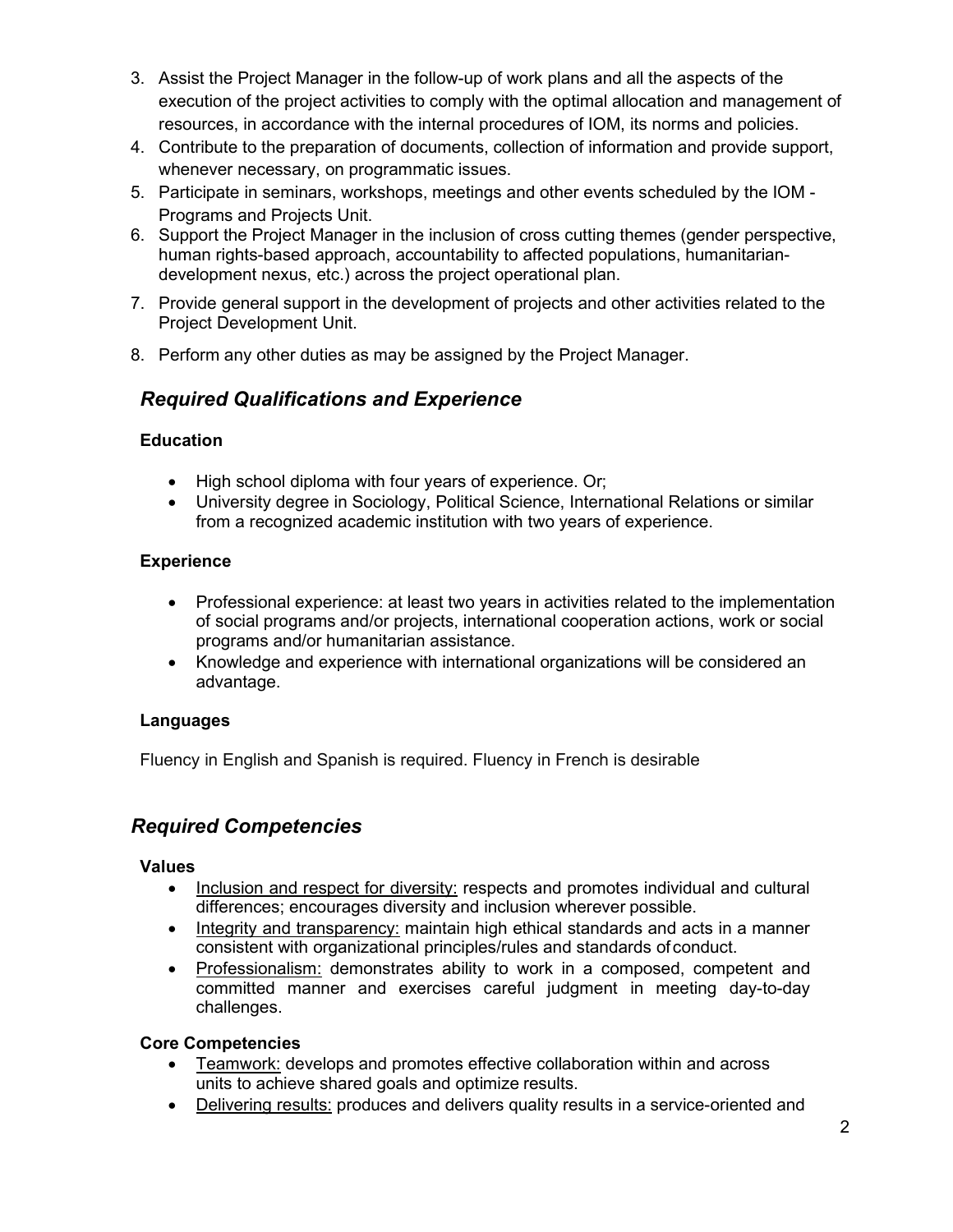timely manner; is action oriented and committed to achieving agreed outcomes.

- Managing and sharing knowledge: continuously seeks to learn, share knowledge and innovate.
- Accountability: takes ownership for achieving the Organization's priorities and assumes responsibility for own action and delegated work.
- Communication: encourages and contributes to clear and open communication; explains complex matters in an informative, inspiring and motivational way.

### **Other**

Any offer made to the candidate in relation to this vacancy notice is subject to funding confirmation.

Appointment will be subject to certification that the candidate is medically fit for appointment and verification of residency, visa and authorizations by the concerned Government, where applicable.

Only candidates residing in either the country of the duty station or from a location in a neighbouring country that is within commuting distance of the duty station will be considered. In all cases, a prerequisite for taking up the position is legal residency in the country of the duty station, or in the neighbouring country located within commuting distance, and work permit, as applicable.

## How to apply:

Interested candidates are invited to submit their applications via mail (CV and cover letter) to the following address: IOMNOBueVacancies@iom.int, by May 26<sup>th</sup>, 2022 at the latest.

Please send your application with the following text as email subject: VacanteNO/7-2022 -Project Implementation Assistant.

Only shortlisted candidates will be contacted.

### Posting period:

From 12.05.2022 to 26.05.2022